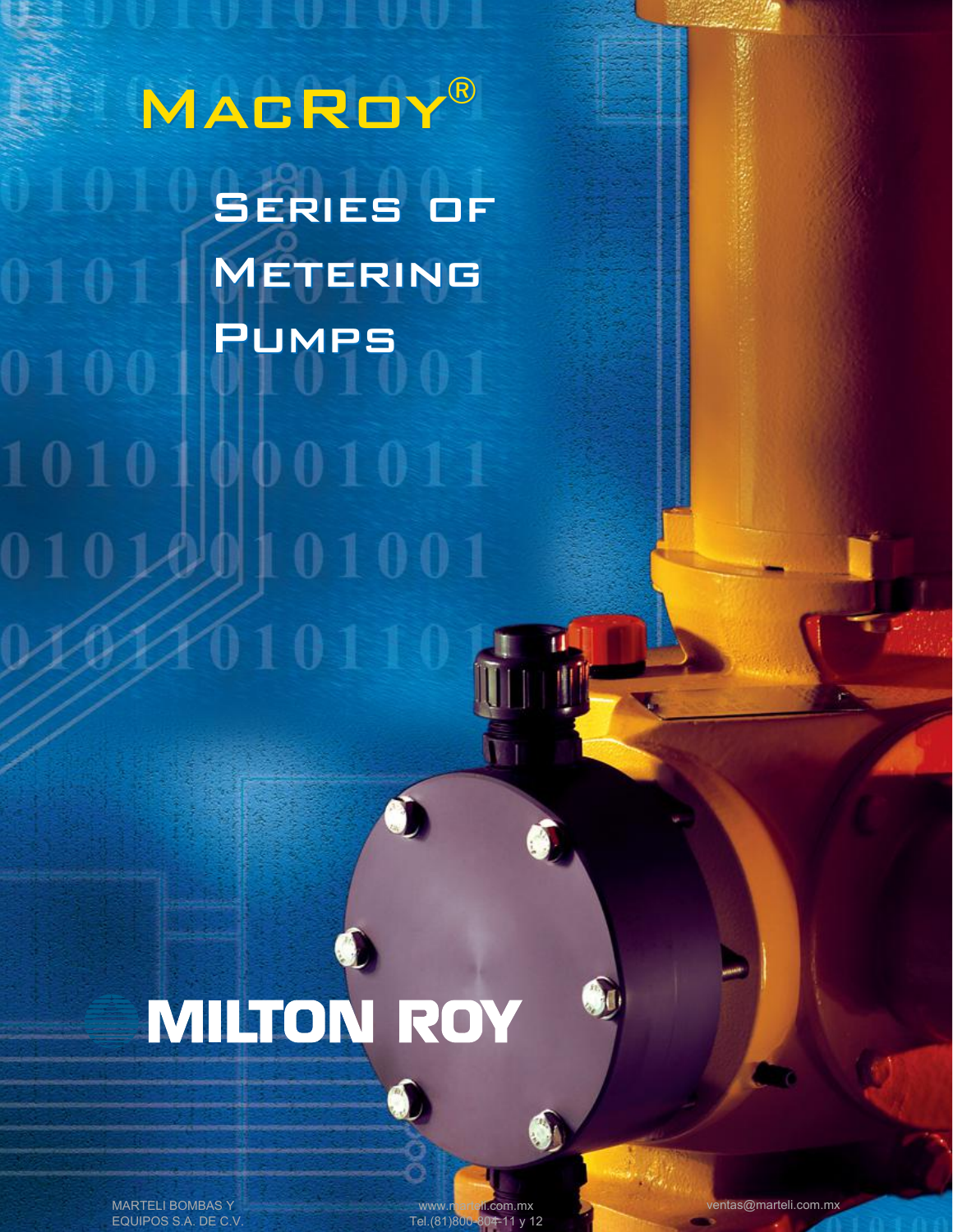# MACROY® SERIES

**The MacRoy® Series of metering pumps offer traditional Milton Roy reliability with outstanding value for applications up to 175 psi (12 Bar).**

**Milton Roy has combined its heavy-duty industrial drive technology with state of the art design and manufacturing processes in creating the MacRoy® Series metering pump. This family of Mechanically Actuated Diaphragm metering pumps is designed for durability and cost effectiveness.** 

*Illustrated to the right is a D4 with a PVC liquid end, featuring NPT connections.*

## MacRoy Features and Specifications

- » Flow Rates up to 312 GPH (1180 Liters/hr)
- » Mechanically Actuated Diaphragm liquid end eliminates flow restrictions
- » Durable, metallic housing designed to withstand tough environments
- » High efficiency motors minimize heat buildup
- » A robust, metallic, worm gear drive coupled with the industrial duty variable eccentric stroke adjustment mechanism yields a 10 to 1 turn down ratio with smooth velocity profiles as compared to the pulsating flows of solenoid pumps or lost motion designs
- » Smooth running, low friction bronze gears

» The PTFE, high performance, diaphragm design increases diaphragm life by eliminating the stresses inherent in most designs

MILTON ROY

MacRoy

- » Reliable low flow performance is a result of high performance check valves with machined seats
- » All gear components operate in an oil bath for long life
- » Precision stroke adjustment can be operated while the pump is running or stopped
- Steady State Accuracy  $\pm$  1% of full capacity over the 10 to 1 turndown ratio
- » Liquid Temperature Range 14° to 122° F (-14° to 50° C)
- » Coating 2 part epoxy
- » Average Weight Frame D: 45 lbs (20 kgs)

Frame G: 105 lbs (48 kgs) ventas@marteli.com.mx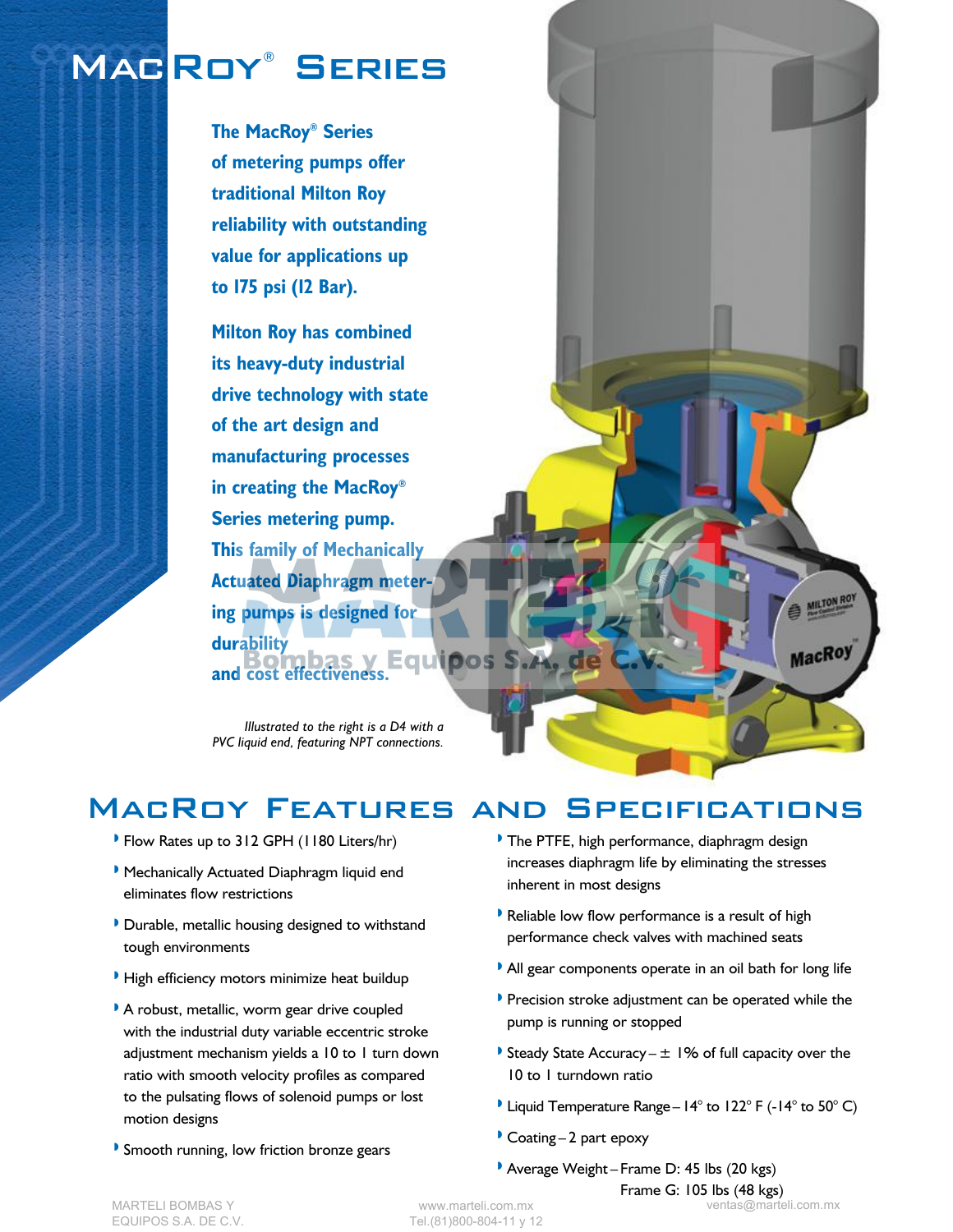| <b>PUMP SELECTION</b> |                | <b>MAXIMUM RATINGS</b> |                 |                          |                                           |          |                 |                  |                                  |
|-----------------------|----------------|------------------------|-----------------|--------------------------|-------------------------------------------|----------|-----------------|------------------|----------------------------------|
| <b>MACROY</b>         |                |                        |                 |                          | CAPACITY $@$ 60 Hz $ $ CAPACITY $@$ 50 Hz |          |                 |                  |                                  |
| Liquip                |                | <b>GEAR</b>            | (1725 RPM)      |                          | $(1425$ RPM)                              |          | <b>PRESSURE</b> |                  |                                  |
| <b>FRAME</b>          | <b>END</b>     | <b>GODE</b>            | <b>GPH</b>      | LITER/HR                 | <b>GPH</b>                                | LITER/HR | PSI             | <b>BAR</b>       |                                  |
|                       | $\mathbf{2}$   | L                      | 0.18            | 0.7                      | 0.15                                      | 0.6      |                 | 12               |                                  |
|                       |                | $\overline{2}$         | 0.35            | 1.3                      | 0.29                                      | 1.1      |                 |                  |                                  |
|                       |                | 6                      | 0.48            | 1.8                      | 0.40                                      | 1.5      | 175             |                  |                                  |
|                       |                | 3                      | 0.7             | 2.6                      | 0.58                                      | 2.2      |                 |                  |                                  |
|                       |                | L                      | 3.0             | 11.4                     | 2.5                                       | 9.5      |                 | 10               |                                  |
|                       |                | $\overline{2}$         | 6.6             | 25                       | 5.5                                       | 21       |                 |                  | Ratings based on 1/4 HP (.25 kW) |
|                       | 4              | 6                      | $\overline{10}$ | 38                       | 6.9                                       | 26       | 150             |                  |                                  |
|                       |                | 3                      | 14.4            | 45                       | 12                                        | 45       |                 |                  |                                  |
| D                     |                | $\mathbf{I}$           | 13              | 99                       | 10                                        | 39       |                 | $\overline{7}$   |                                  |
|                       | $\overline{7}$ | 2                      | 25              | 95                       | 21                                        | 79       |                 |                  |                                  |
|                       |                | 6                      | 34              | 129                      | 28                                        | 106      | 100             |                  |                                  |
|                       |                | 3                      | 50              | 189                      | 42                                        | 159      |                 |                  |                                  |
|                       | 8              | L                      | 31              | 117                      | 26                                        | 98       |                 | 5                |                                  |
|                       |                | $\overline{2}$         | 57              | 216                      | 47                                        | 178      |                 |                  |                                  |
|                       |                | 6                      | 87              | 329                      | 72                                        | 273      | 75              |                  |                                  |
|                       |                | 3                      | 127             | 481                      | 106                                       | 401      |                 |                  |                                  |
|                       | 5              | П                      | 26              | 98.4                     | $22 \overline{ }$                         | 82       |                 | O<br>$ 0\rangle$ |                                  |
|                       |                | $\overline{2}$         | 53              | 200.6                    | 44                                        | 167      |                 |                  |                                  |
|                       |                | $6\overline{6}$        | 75              | 283.9                    | 62                                        | 237      | 150             |                  |                                  |
|                       |                | $\overline{3}$         | 106             | 401.2                    | 88                                        | 334      |                 |                  |                                  |
|                       |                | $\bf{8}$               | ha              | $v^-$ Fe                 | $\blacksquare$                            | 416      | de              |                  |                                  |
|                       | 6              | L                      | 37              | 140.0                    | 3 F                                       | 117      |                 |                  | Ratings based on 1 HP (.75 kW)   |
| G                     |                | 2                      | 74              | 280.1                    | 62                                        | 233      |                 |                  |                                  |
|                       |                | 6                      | 104             | 393.6                    | 87                                        | 328      | 100             | $\overline{7}$   |                                  |
|                       |                | 3                      | 147             | 556.4                    | 122                                       | 464      |                 |                  |                                  |
|                       |                | 8                      | $\equiv$        |                          | 154                                       | 583      |                 |                  |                                  |
|                       | $\overline{7}$ | $\mathsf{I}$           | 75              | 283.9                    | 62                                        | 237      |                 |                  |                                  |
|                       |                | $\overline{2}$         | 150             | 567.8                    | 125                                       | 473      |                 |                  |                                  |
|                       |                | 6                      | 213             | 806.2                    | 177                                       | 672      | 50              | 3.5              |                                  |
|                       |                | 3                      | 300             | 1135.5                   | 250                                       | 946      |                 |                  |                                  |
|                       |                |                        | 8               | $\overline{\phantom{0}}$ |                                           | 312      | 1181            |                  |                                  |

#### Pump Selection by Capacity and Pressure

*MacRoy G with PVC liquid end and manual micrometer stroke adjustment.*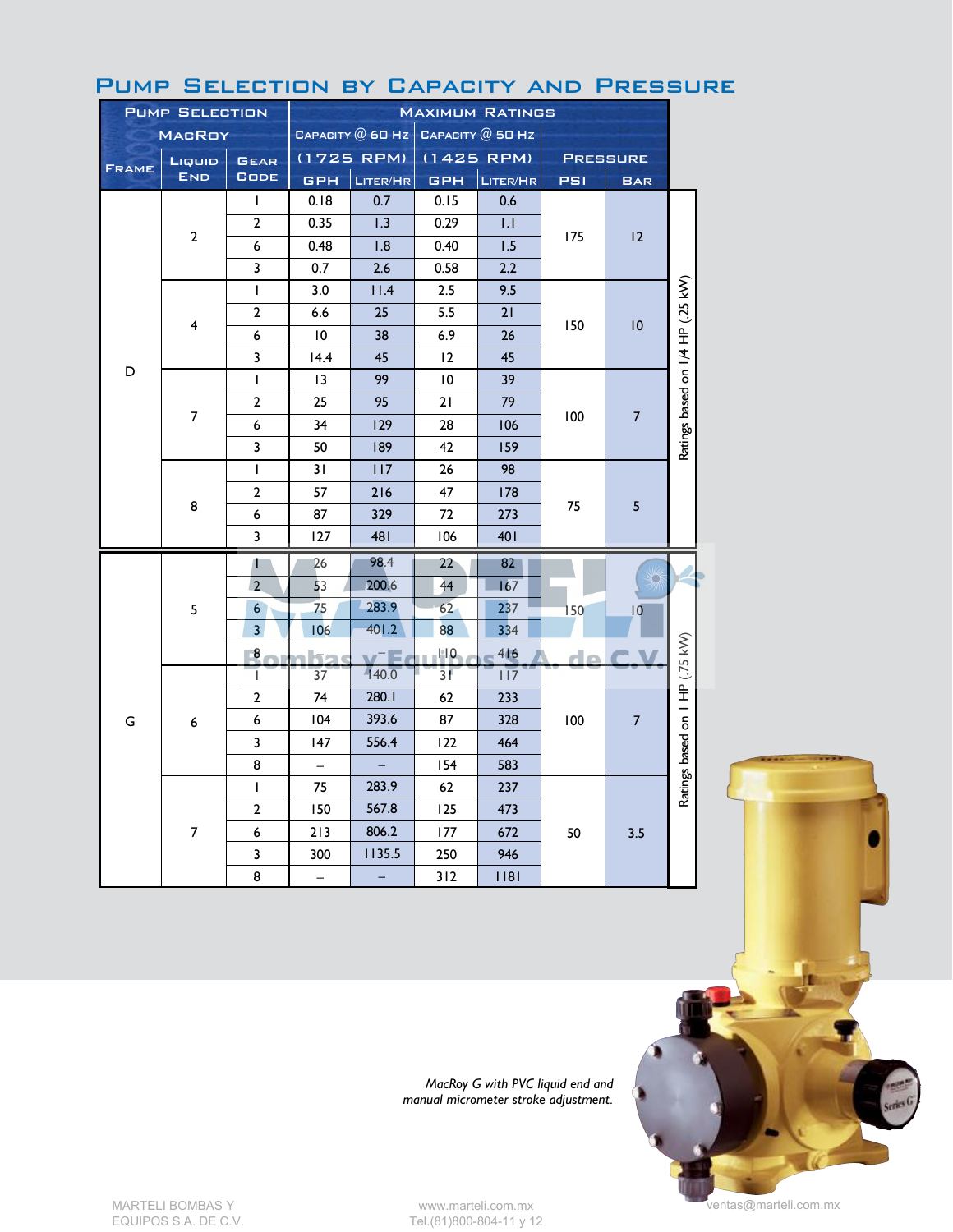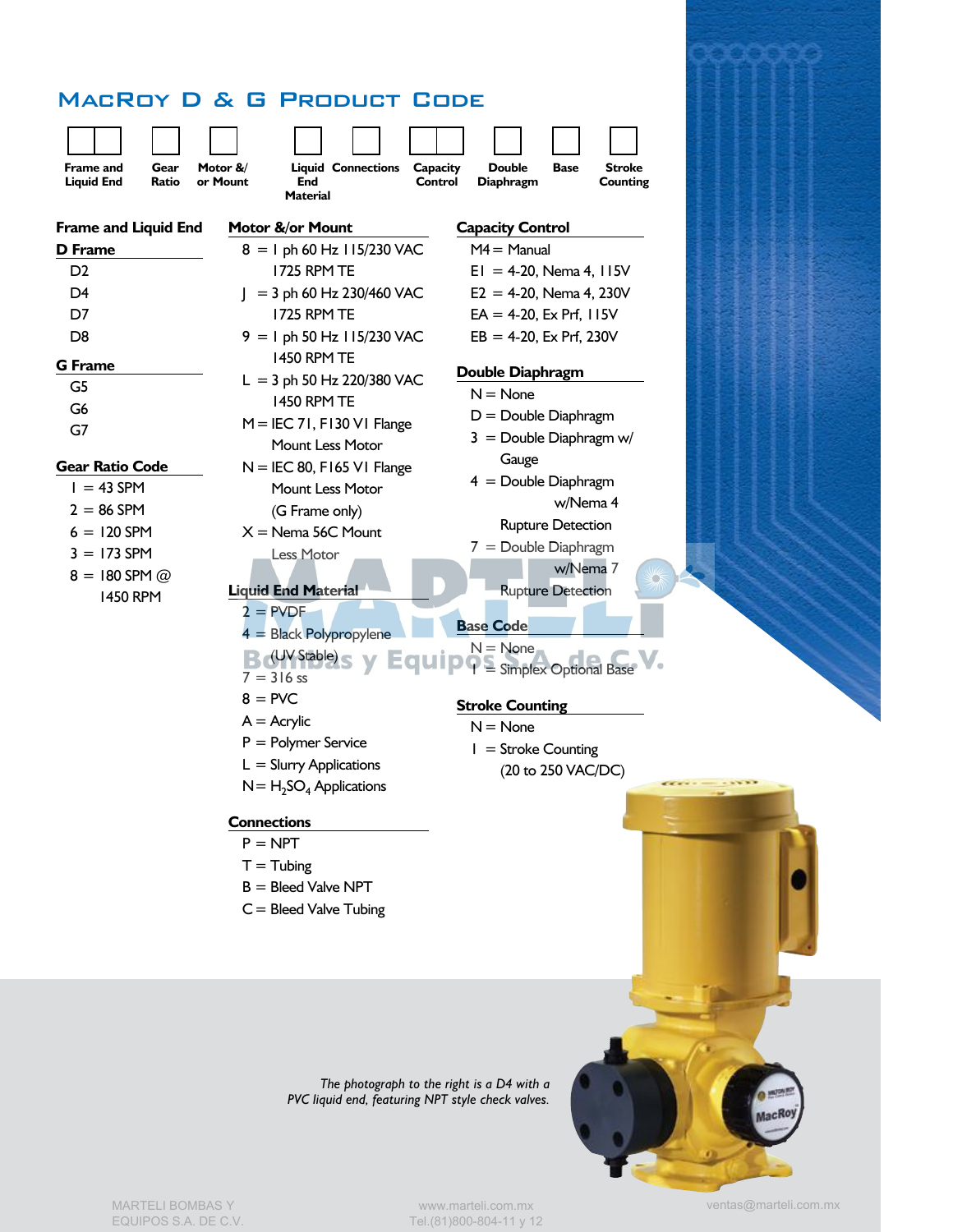#### **DIMENSIONS**

Approximate for envelope estimations. Certified prints are available. Dimensions are showing for both D and G frame in inches.





#### NPT Connection Sizes

|              | Liquip<br><b>END</b><br><b>SIZE</b> | CONNECTION PORT SIZE FOR THE FOLLOWING MATERIALS |        |                       |                      |               |  |  |
|--------------|-------------------------------------|--------------------------------------------------|--------|-----------------------|----------------------|---------------|--|--|
| <b>FRAME</b> |                                     | <b>BLACK PP, PVC, PVDF</b><br>& ACRYLIC          |        | <b>APPLICATIONS</b>   | HSO4                 | <b>316 SS</b> |  |  |
| D            |                                     | $\frac{1}{4}$ " Male                             |        | /," Male<br>"/." Male | $\frac{1}{4}$ " Male | Male<br>Male  |  |  |
|              | 7 & 8                               |                                                  | Female |                       |                      |               |  |  |
| G            | 687                                 | Female                                           |        | l " Male              | l " Female           | Male          |  |  |

### MATERIALS OF CONSTRUCTIONC.V.

| <b>MATERIAL</b>              | <b>FRAME</b> | Liquip<br><b>END</b><br><b>SIZE</b> | <b>HEAD</b>     | <b>CHECK</b><br><b>VALVE</b> | <b>SEALS</b> | <b>SEATS</b>             | <b>BALLS</b> | <b>DIAPHRAGM</b> |
|------------------------------|--------------|-------------------------------------|-----------------|------------------------------|--------------|--------------------------|--------------|------------------|
|                              | D            | $\overline{2}$<br>$\overline{4}$    | <b>Black PP</b> | <b>PVDF</b>                  | Aflas        | Alloy C22<br><b>PTFE</b> | Ceramic      | <b>PTFE</b>      |
| <b>Black</b><br>Polyproylene |              | 7 & 8                               |                 |                              | Viton        | <b>PVDF</b>              |              |                  |
|                              | G            | 5                                   |                 |                              |              |                          |              |                  |
|                              |              | 6 & 7                               |                 | PP                           |              | Polyethylene             |              |                  |
|                              | D<br>G       | $\overline{2}$                      | <b>PVC</b>      | <b>PVDF</b>                  | Aflas        | Alloy C22                |              |                  |
|                              |              | $\overline{4}$                      |                 |                              |              | <b>PTFE</b>              |              |                  |
| <b>PVC</b>                   |              | 7 & 8<br>5                          |                 |                              | Viton        | <b>PVDF</b>              |              |                  |
|                              |              | 6 & 7                               |                 | <b>PVC</b>                   |              | Polyethylene             |              |                  |
|                              | D            | $\overline{2}$                      | <b>PVDF</b>     | <b>PVDF</b>                  | <b>Aflas</b> | Alloy C22                |              |                  |
|                              |              | $\overline{4}$                      |                 |                              |              | <b>PTFE</b>              |              |                  |
| <b>PVDF</b>                  |              | 7&8                                 |                 |                              | <b>PTFE</b>  |                          |              |                  |
|                              | G            | All                                 |                 |                              |              | <b>PVDF</b>              |              |                  |
|                              | D            | $\overline{2}$                      | Acrylic         | <b>PVDF</b>                  | Aflas        | Alloy C22                |              |                  |
|                              |              | $\overline{\mathbf{4}}$             |                 |                              |              | <b>PTFE</b>              |              |                  |
| Acrylic                      |              | 7 & 8                               |                 |                              | Viton        | <b>PVDF</b>              |              |                  |
|                              | G            | 5                                   |                 |                              |              |                          |              |                  |
|                              |              | 6 & 7                               |                 | <b>PVC</b>                   |              | Polyethylene             |              |                  |
| <b>Polymer Applications</b>  | D & G        | All                                 | <b>PVC</b>      | <b>PVC</b>                   | Viton        | 316 SS                   | 316 SS       |                  |
| <b>Slurry Applications</b>   | D & G        | All                                 |                 | 316 SS                       |              |                          | CA 20        |                  |
| <b>H2SO4 Applications</b>    | D & G        | All<br>$\mathbf{2}$                 | 316 SS          | <b>PVDF</b><br>316 SS        | <b>Aflas</b> | <b>CA 20</b>             |              |                  |
|                              |              | $\overline{4}$                      |                 |                              | <b>PTFE</b>  | 316 SS<br><b>PTFE</b>    |              |                  |
|                              | D            | 7 & 8                               |                 |                              | <b>Viton</b> |                          |              |                  |
| 316 SS                       | G            | 5                                   |                 |                              |              | 316 SS                   | 316 SS       |                  |
|                              |              | 6 & 7                               |                 |                              | <b>PTFE</b>  |                          |              |                  |

www.marteli.com.mx Tel.(81)800-804-11 y 12 ventas@marteli.com.mx